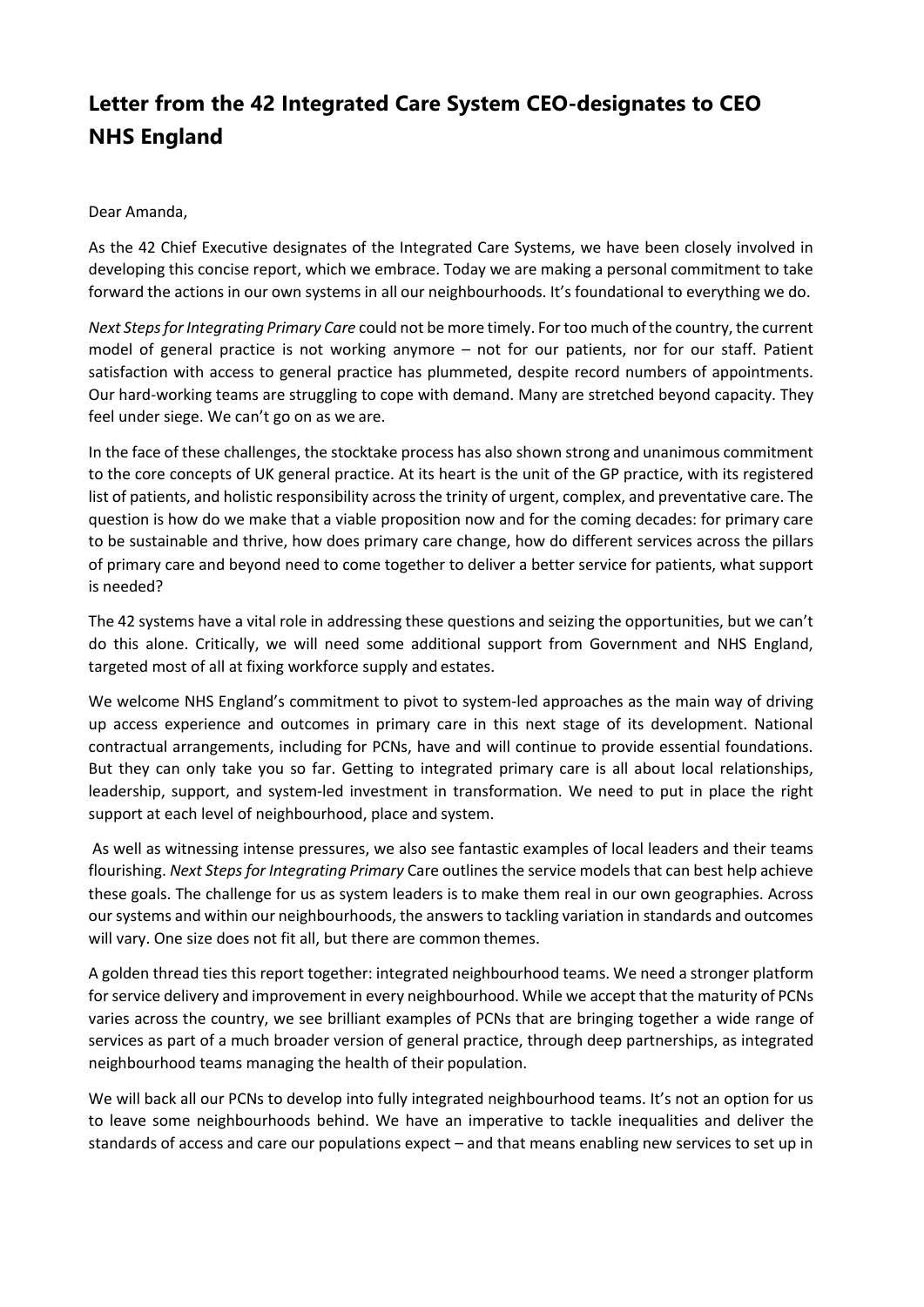our least well-served areas. We will back capable leadership delivering high quality care wherever we find it.

We recognise it will take really significant support. That support needs to be co-developed with and tailored to each neighbourhood. It's not going to be sufficient to rely on the discretionary effort of our PCN Clinical Directors working in their evenings and weekends, nor is it fair to do so. They can't do it alone. And it will also need the right support at place and system level too. We welcome the King's Fund evidence review commissioned as part of this work, that challenges us to rethink how we approach change in Primary Care; and would ask for your and your team's support in rebalancing ways of working in favour of a greater emphasis on support, improvement and collaboration as a means to achieve this vision.

Everyone knows there aren't any easy or quick fixes. But *Next Steps for Integrating Primary Care* gives us a vision of where we are going and a clear framework for what now needs to happen.

Yours,

Samantha Allen North East and North Cumbria

Peter Axon **Paul Bentley** Staffordshire and Stoke-on-Trent Kent and Medway

Andrew Bland **Tracey Bleakley** 

Sarah Blow South West London

(limi Clapte

Dr Chris Clayton **Felicity Cox** 

Shane Devlin **Adam Doyle Adam Doyle** Bristol, North Somerset, South Gloucestershire Sussex

Mark Axcell The Black Country

South East London **Nortogen Communist Communist Communist Communist Communist Communist Communist Communist Communist Communist Communist Communist Communist Communist Communist Communist Communist Communist Communist Comm** 

Gavin Boyle

South Yorkshire

Derby and Derbyshire Bedfordshire, Luton and Milton Keynes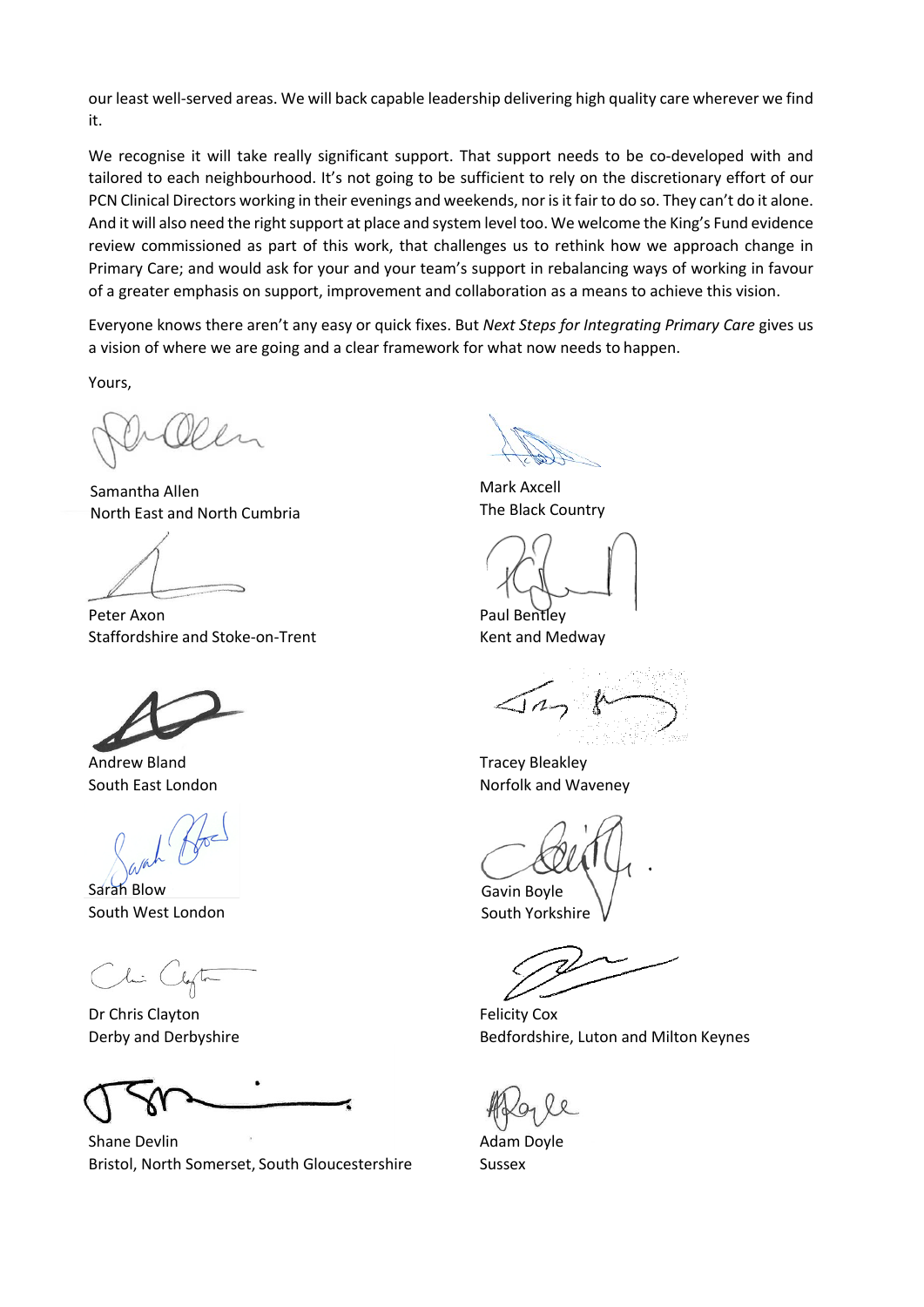Prof Stephen Eames Fiona Edwards Humber, Coast and Vale ICB Frimley

Zina Etheridge **Dr Claire Fuller** North East London Surrey Heartlands

Ed Cramatt

Dr Ed Garratt Dr Jane Halpin

Sue Harriman **Jonathan Higman** Bath and North East Somerset, Swindon and Wiltshire Somerset

TWC

Rob Hurd Mary Hutton North West London Gloucestershire

Phil Johns **James Kent** 

Frim Luvery

Kevin Lavery **Maggie MacIsaac** Lancashire and South Cumbria **Hampshire and Isle of Wight** Hampshire and Isle of Wight

Anthony Aufunc

Anthony McKeever **David Melbourne** 

Suffolk and North East Essex **Hertfordshire and West Essex** 

Coventry and Warwickshire **Buckinghamshire, Oxfordshire and Berkshire West** Buckinghamshire, Oxfordshire and Berkshire West

eloase

Mid and South Essex **Birmingham and Solihull**